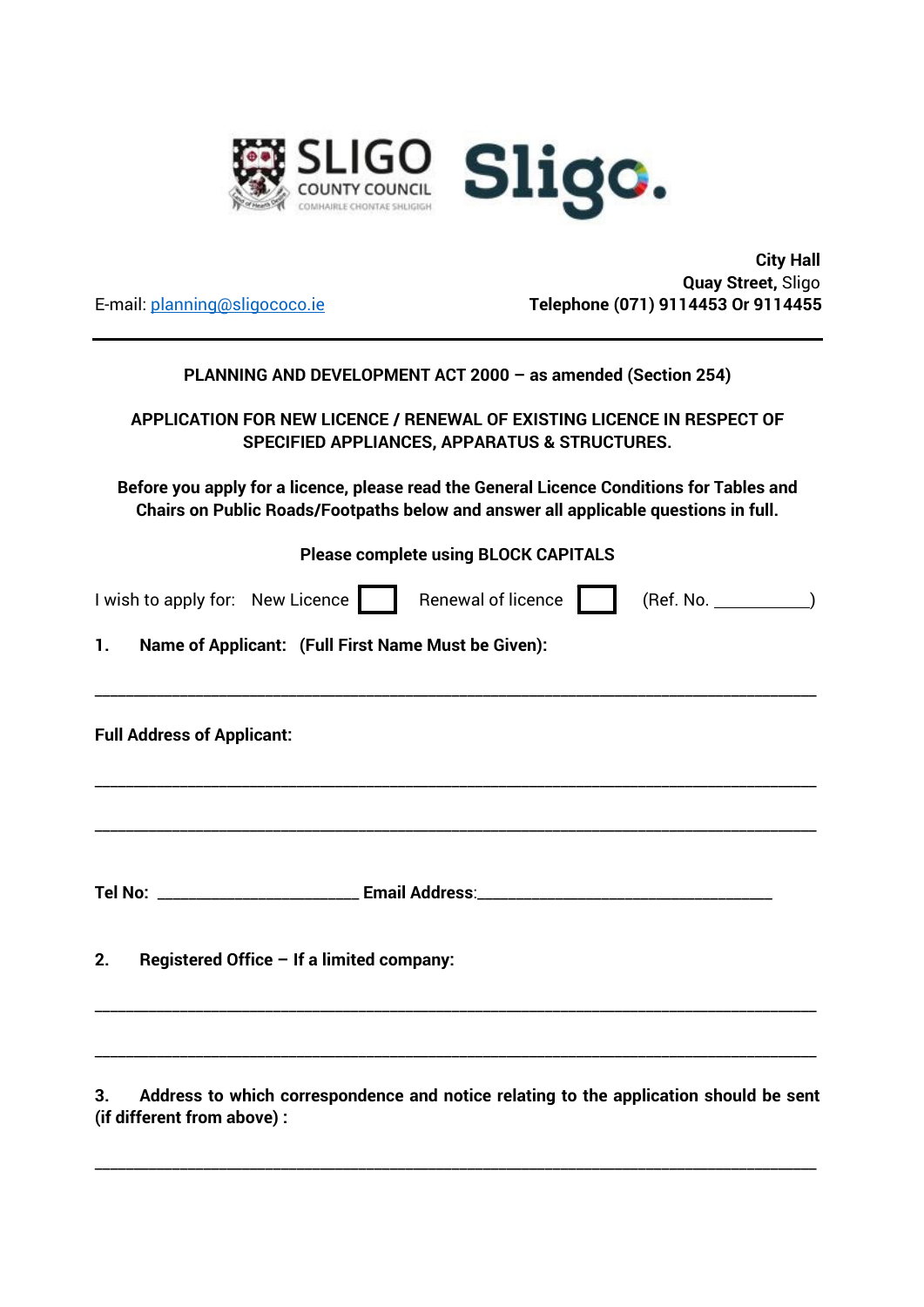**4. Name and address of person (if any) acting on behalf of the applicant:** 

\_\_\_\_\_\_\_\_\_\_\_\_\_\_\_\_\_\_\_\_\_\_\_\_\_\_\_\_\_\_\_\_\_\_ Tel No: \_\_\_\_\_\_\_\_\_\_\_\_\_\_\_\_\_\_\_\_\_\_\_\_\_\_\_\_\_\_\_\_\_\_\_

- **5. Insurance Details: (Public Liability Insurance to be a minimum value of €6,500,000 and to indemnify Sligo County Council against third party claims).**
- (a) Name of Insurance Company:

\_\_\_\_\_\_\_\_\_\_\_\_\_\_\_\_\_\_\_\_\_\_\_\_\_\_\_\_\_\_\_\_\_\_

(b) Policy Number:  $(c)$  Expiry date of policy:

#### **6. Details of Development:**

| Item                      | <b>Number</b> | Item                | <b>Number</b> |
|---------------------------|---------------|---------------------|---------------|
| <b>Tables</b>             |               | Umbrellas,          |               |
|                           |               | canopies, awnings   |               |
|                           |               |                     |               |
| <b>Chairs</b>             |               | Heaters (the use of |               |
|                           |               | LPG heaters is not  |               |
|                           |               | permitted)          |               |
| <b>Screens/windbreaks</b> |               | <b>Barriers</b>     |               |
| Plant stand               |               | -describe<br>Other  |               |
|                           |               | below               |               |
| Item:                     |               |                     |               |

**7. Exact location of object or structure to be licensed: (Location map and drawing to be provided)** 

\_\_\_\_\_\_\_\_\_\_\_\_\_\_\_\_\_\_\_\_\_\_\_\_\_\_\_\_\_\_\_\_\_\_\_\_\_\_\_\_\_\_\_\_\_\_\_\_\_\_\_\_\_\_\_\_\_\_\_\_\_\_\_\_\_\_\_\_\_\_\_\_\_\_\_\_\_\_\_\_\_\_\_\_\_\_\_\_\_\_\_\_\_

\_\_\_\_\_\_\_\_\_\_\_\_\_\_\_\_\_\_\_\_\_\_\_\_\_\_\_\_\_\_\_\_\_\_\_\_\_\_\_\_\_\_\_\_\_\_\_\_\_\_\_\_\_\_\_\_\_\_\_\_\_\_\_\_\_\_\_\_\_\_\_\_\_\_\_\_\_\_\_\_\_\_\_\_\_\_\_\_\_\_\_\_\_

- **8. Description and location of proposed area where furniture and ancillary equipment will be stored outside of the operating hours of this licence. (it is not permitted to store tables and chairs in a public area or where they may impede an emergency exit).**
- **9. Planning reference number** \_\_\_\_\_\_\_\_\_\_\_\_ **& date of planning permission granted for Premises (if applicable):** \_\_\_\_\_\_\_\_\_\_\_\_\_\_\_\_\_\_\_\_\_\_\_\_\_\_\_\_\_\_\_\_\_\_\_

\_\_\_\_\_\_\_\_\_\_\_\_\_\_\_\_\_\_\_\_\_\_\_\_\_\_\_\_\_\_\_\_\_\_\_\_\_\_\_\_\_\_\_\_\_\_\_\_\_\_\_\_\_\_\_\_\_\_\_\_\_\_\_\_\_\_\_\_\_\_\_\_\_\_\_\_\_\_\_\_\_\_\_\_\_\_\_\_\_\_\_\_\_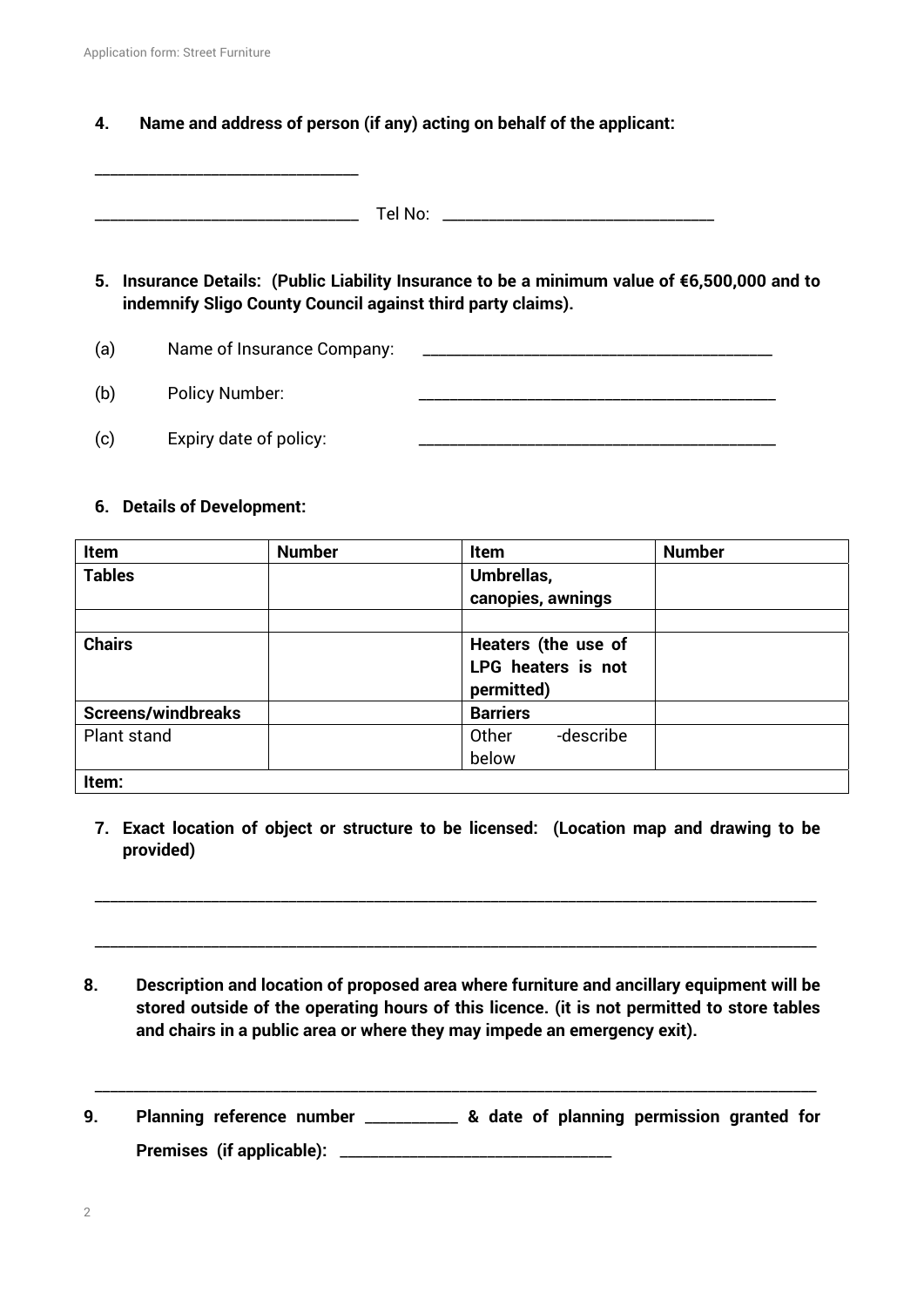# **10. License Fee Payable (see schedule of license fees)** € \_\_\_\_\_\_\_\_\_\_\_\_\_\_

**I hereby apply for a License in accordance with the foregoing particulars.** 

SIGNED: \_\_\_\_\_\_\_\_\_\_\_\_\_\_\_\_\_\_\_\_\_\_\_\_\_\_\_\_\_\_\_\_\_\_\_\_ DATE: \_\_\_\_\_\_\_\_\_\_\_\_\_\_\_\_\_\_\_\_\_\_\_\_\_\_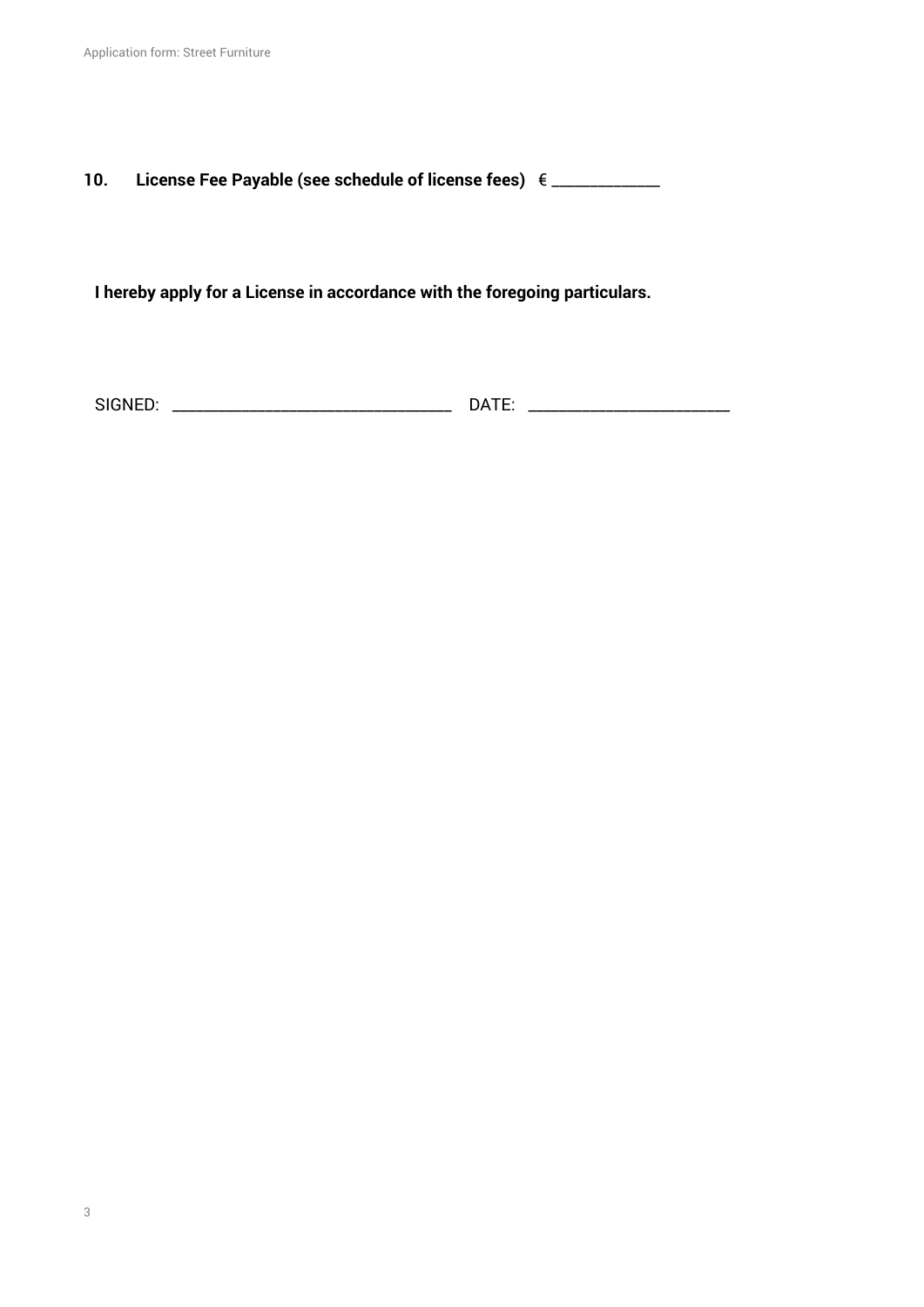#### **BEFORE FILLING OUT THIS FORM PLEASE NOTE THE FOLLOWING**

Section 254(5) provides that, in considering an application for a licence under this section a planning authority, or the Board on appeal, shall have regard to:

- The proper planning and sustainable development of the area;
- Any relevant provisions of the development plan, or a local area plan;
- The number and location of existing appliances, apparatuses or structures on, under, over or along the public road, and to the convenience and safety of road users including pedestrians;
- Relevant apparatus standards, the impacts on pedestrians, the impacts on residential amenity including those arising from noise impacts and hours of operation, the implications for traffic management, potential impact on Architectural Conservation Areas (ACAs) and Protected Structures.

Following consultation with the relevant sections, Sligo County Council will decide on the area where tables and chairs may be placed. As a general guide a minimum of 1.80m footpath clearance shall be required in front of the licenced area, this is to facilitate visually impaired persons, wheelchair users, etc

Applications for street furniture licences are dealt with under the Planning & Development Regulations, 2001 (made under the Planning & Development Act, 2000). Every licence is issued subject to the General Conditions for street furniture licences (see pages below). In addition specific conditions may be applied in respect of a particular licence. The issue of a licence is subject to payment of a licence fee, acceptable evidence of public Liability Insurance Cover indemnifying Sligo County Council must also be provided.

Any structure (including tables and chairs) on the public footpath or on public space must have a valid licence issued under the above legislation. Any structure placed on the public footpath or on public space without a valid licence or placed on the public footpath or public space outside of a licensed area, will be removed and disposed of by the Council. Business premises are not entitled to place tables, chairs or other items on the public footpath or on public space until a licence is granted.

#### **This application must be accompanied by**

- **1. FOUR** copies of completed Application Form
- **2. Diagram / Layout Plan (Scale 1:100);**

showing Design, Dimensions and all wording/symbols/legends (of Tables & Chairs) & elevation of structure if applicable **(4 no. copies);** 

#### **3. Site Location Map**

showing precise location of proposed sign on a plan to Scale 1:1000 **(4 no. copies;** 

**4. Licence Fee** (see attached Schedule of Fees);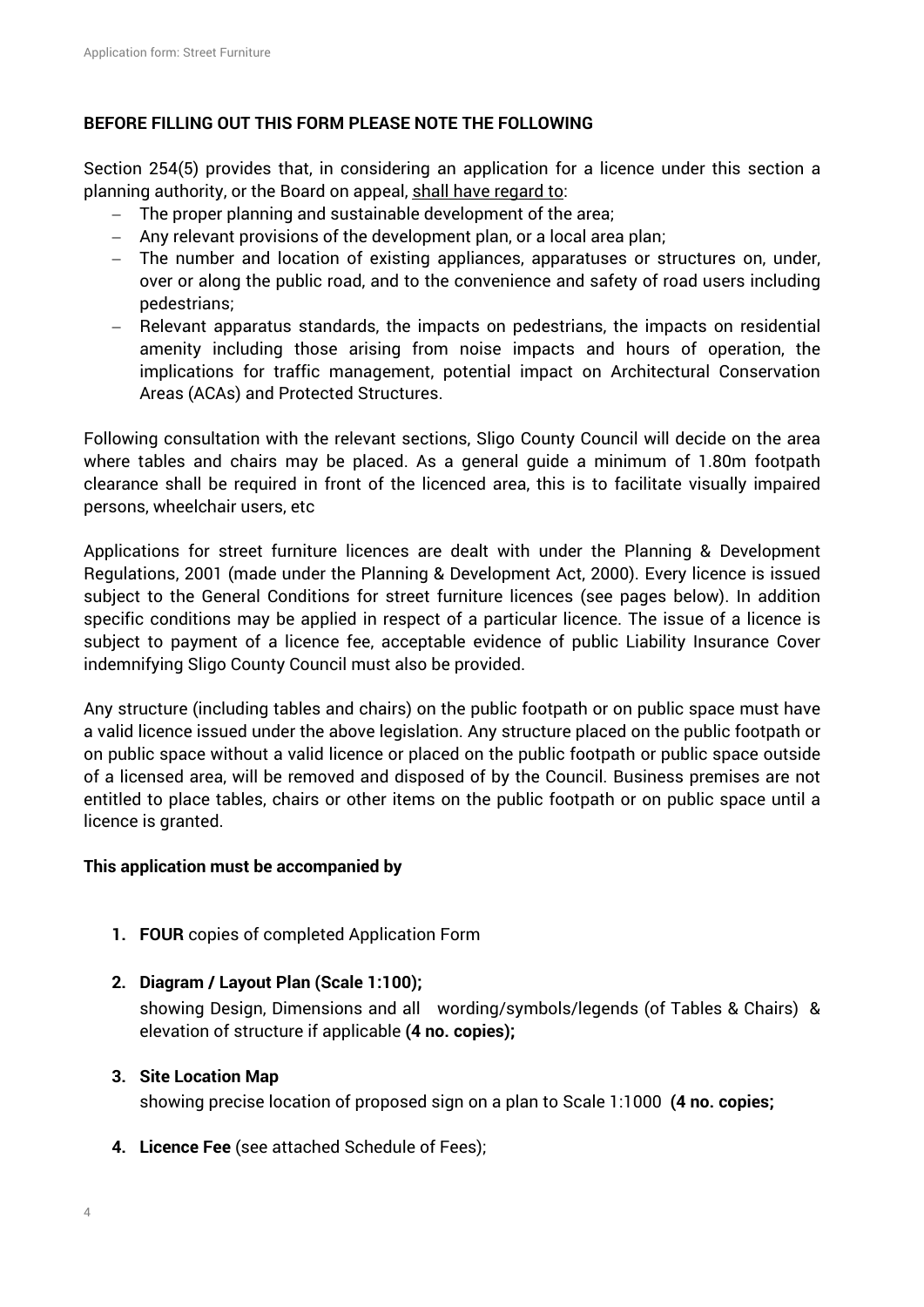## **5. Copy of Insurance Details for applications for table & chairs:**

(Public Liability Insurance to be a minimum value of €6,500,000 and to indemnify Sligo County Council against third party claims).

### **PRIVACY NOTICE**

Sligo County Council is obliged to comply with GDPR and Data Protection legislation as set out in Section 71 of the Data Protection Act 2018, in the collection and processing of any personal information, during the course of its business. For further information, the Data Privacy Statement for the Planning Section as well as the Sligo County Council Data Protection Policy is available for viewing at www.sligococo.ie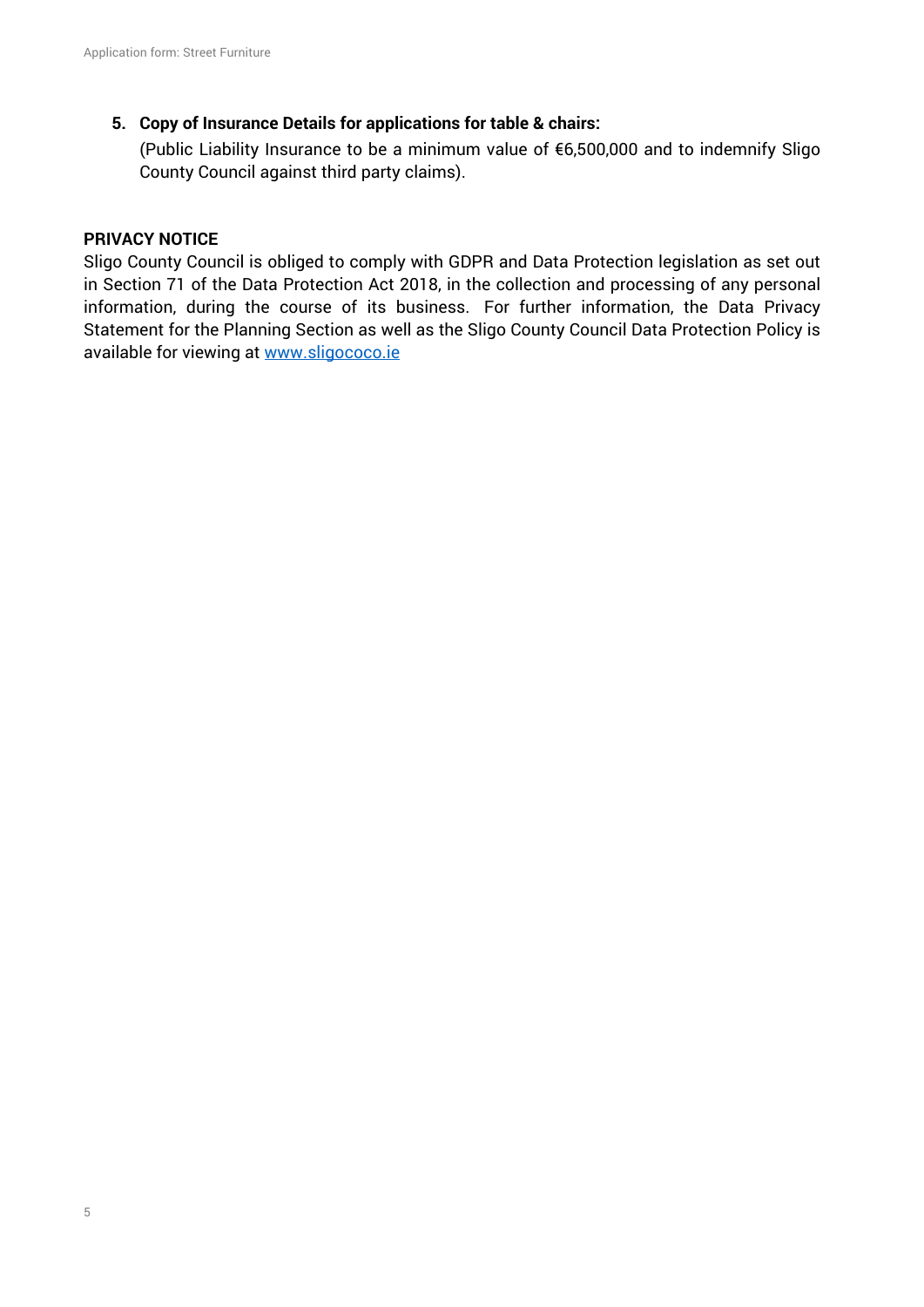### **GENERAL LICENCE CONDITIONS**

- 1. The granting of this licence refers only to the placing of tables and chairs etc. on a public footpath immediately adjacent to the applicant's property. It does not permit any advertising or the storage and display of goods at the location
- 2. The maximum number of tables and chairs including dimensions, and total area of required street space in square metres shall be as specified in the licence.
- 3. The licensed area for tables and chairs shall be enclosed by way of screens, the design of which, including material proposed to be used, must be approved by Sligo County Council.
- 4. A copy of the licence shall be prominently displayed at the main entrance outside the premises, so as to be clearly visible by members of the public and officials of Sligo County Council. The licence will be deemed invalid if on inspection items are found in the licensed area for which a licence has not been granted.
- 5. The granting of a licence does not automatically guarantee the renewal in subsequent years.
- 6. The licensee shall not sub-let the licensed area.
- 7. A change in use of the licensed area will require the submission of a new licence application.
- 8. The granting of a street furniture licence may not be taken as authorisation to proceed with building or other operations in respect of which the permission of Sligo County Council may be necessary under any other legislation.
- 9. The licensee shall maintain the area used for tables and chairs or other furniture in an acceptable condition so as not to constitute a nuisance. He/she shall indemnify Sligo County Council against all actions, suits, claims, demands by any person arising from injury or damage to person or property in consequence of the placement of the said table and chairs or other furniture on the footpath.
- 10. The Licensee shall be required to submit for inspection to Sligo County Council, and to continue to maintain a Public Liability Insurance policy, which provides cover to a minimum value of €6.5 million indemnifying Sligo County Council against third party claims.
- 11. (a) Furniture and other items shall be removed immediately if requested by Sligo County Council. Equally Sligo County Council reserves the right to cancel, suspend or vary the terms of the licence at any time. No claim for damages or loss of income under any heading shall be taken against Sligo County Council for suspending, cancelling or varying the terms of the licence.
- (b) No claim for compensation shall be entertained in respect of damages or losses suffered as a direct or indirect consequence of the maintenance requirements of any statutory undertaker
- (c) All costs incurred by Sligo County Council, including any repairs to the public road and services necessary arising as a result of the operation of the licence, shall be at the expense of the licensee. Only Sligo County Council shall carry out work on the public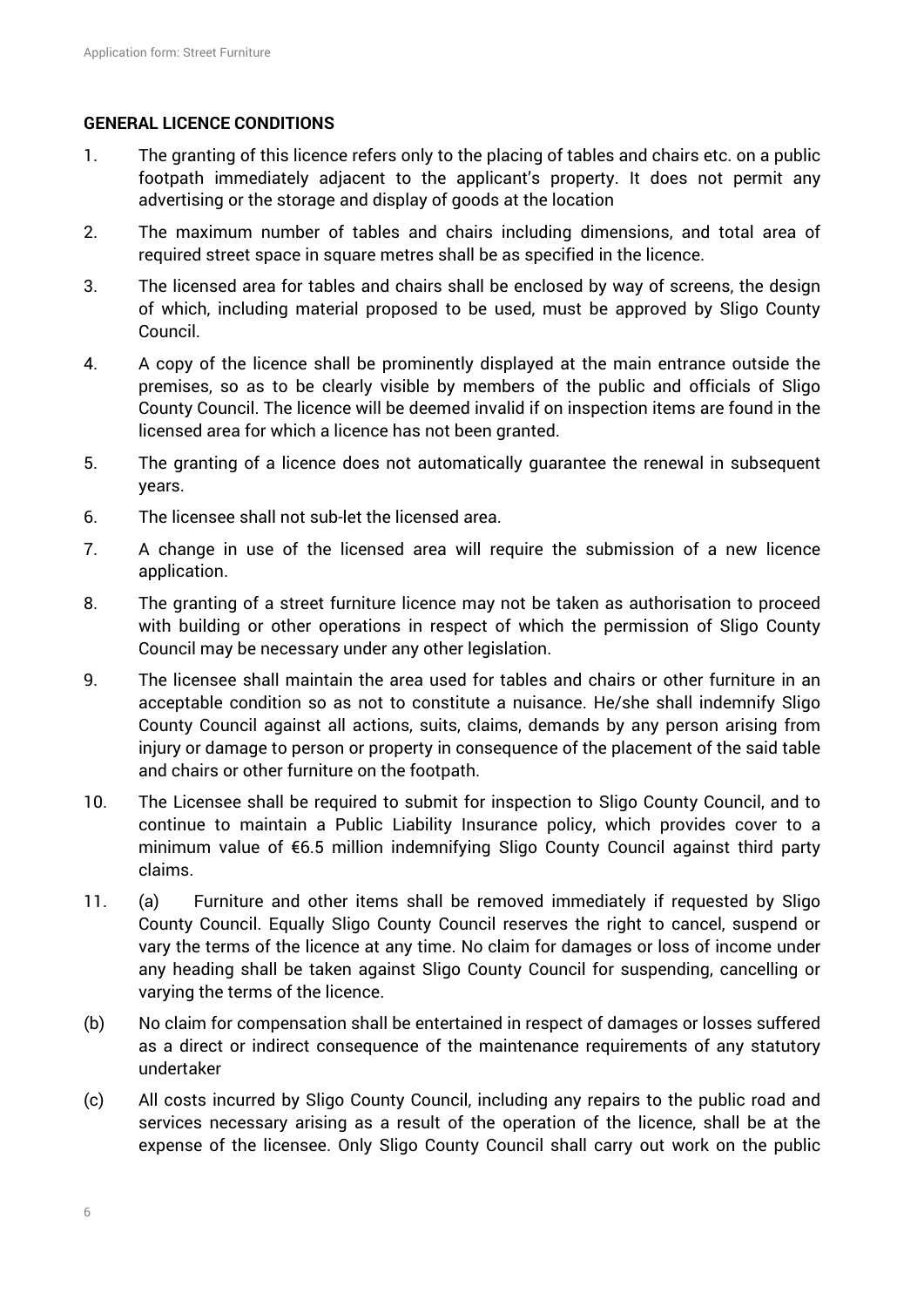road/footpath. The licensee shall enter into an agreement with Sligo County Council to pay for any repairs to the footpath or public roadway arising from the licence.

- (d) Holes may not be made in the public road/footpath without the permission of Sligo County Council.
- 12. A clear and direct entry between the public footpath and the entrance to the premises, and between the emergency exits from premises and other properties shall be maintained at all times
- 13. The tables and chairs or other items of street furniture etc, shall not obstruct visibility at junctions, accesses, etc.
- 14. No musical apparatus shall be used within the licensed area. And no music etc. shall be played or broadcast within the licensed area.
- 15. Access for maintenance purposes to public lighting equipment and the associated under-ground or over-head services shall be available at all times.
- 16. The licensed area shall not enclose any public lighting columns or apparatus or use public lighting equipment for unauthorised supports or attachments.
- 17. The siting of temporary structures in the vicinity shall be such as not to increase the hazard level of public lighting equipment beyond that normally experienced in the street environment.
- 18. Removal of public lighting equipment in the vicinity of proposed temporary structures will only be considered in exceptional cases. In these circumstances, the full cost of removal and relocation will be borne by the licence applicant.
- 19. All water main covers, sewer manholes and service access points for utilities shall be accessible at all times.
- 20. No table or chair or other item of street furniture shall be positioned over a fire hydrant or shall impede access to, or visibility of, a fire hydrant.
- 21. If intoxicating liquor is being served in the area covered by this licence, the licencee must also comply with the requirements of the Intoxicating Liquor Acts. Failure to comply with the provisions of the Act & Bye Laws may result in the withdrawal of the Street Furniture Licence.
- 22. Sligo County Council may reduce the licensed area in any particular case, where the occupied space is required in the interests of public safety to facilitate an event during the course of the licence period.
- 23. The tables and chairs or other furniture shall be of robust and stable construction to prevent movement in adverse wind conditions
- 24. Screens as agreed by Sligo County Council are subject to the following conditions;
	- (a) Screens to be plain, coloured or neutral canvas type, not more than 1 metre high, spanning between or framed by simple metal type posts.
	- (b) Screens to be manufactured from flame/fire retardant material.
	- (c) Base plates or weighted bases to screening posts must not extend outside the licensed area.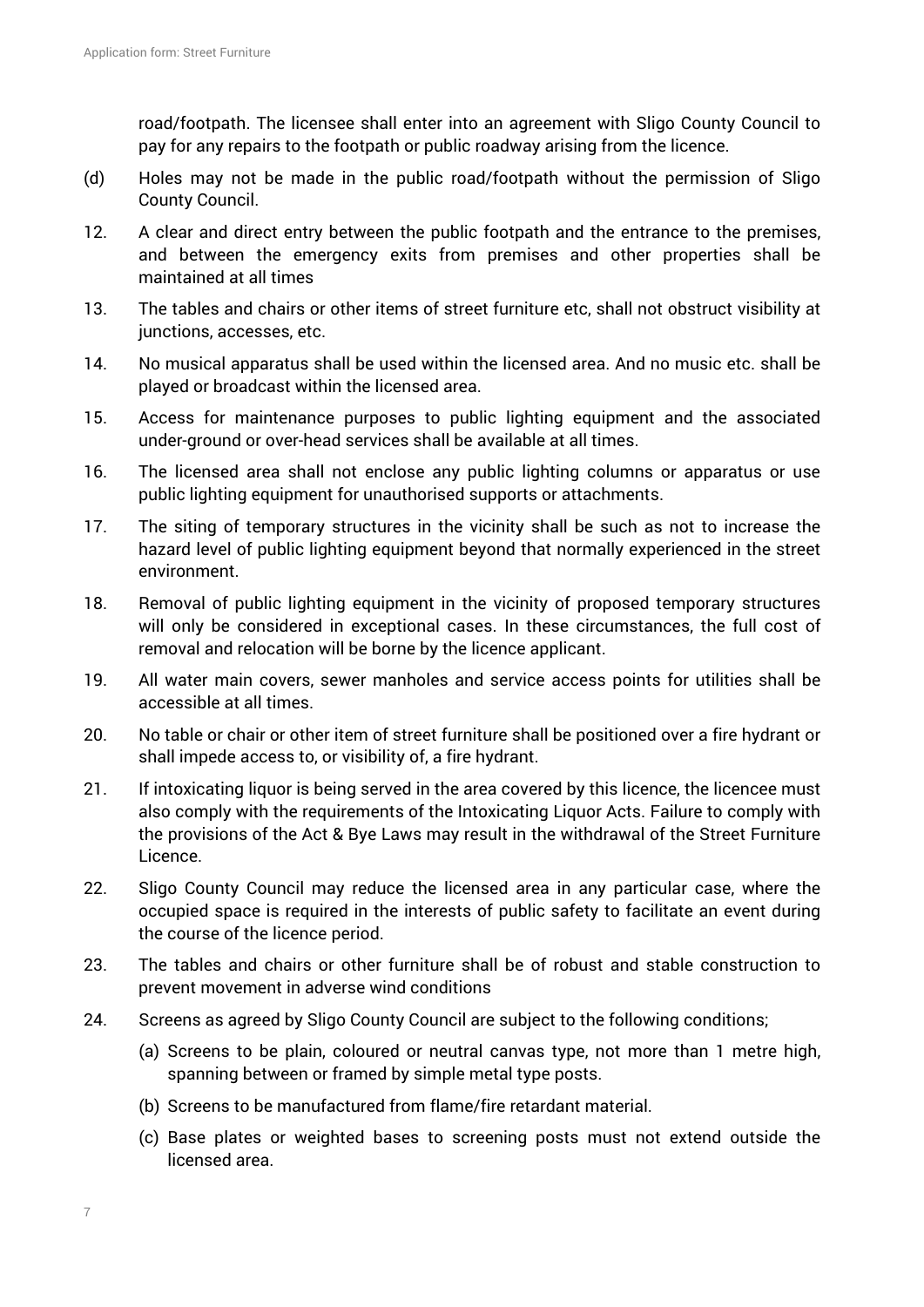- (d) All screens, posts and bases must be demountable.
- (e) Screens must be sufficiently robust to prevent overturning in adverse wind conditions.
- (d) No advertising apart from the name of the premises to be used on the screens, without the permission of Sligo County Council.
- 25. Colour type and size of logos, lettering and names applied to the screens, ancillary equipment etc, must be approved by Sligo County Council.
- 26. Side awnings or front awnings may only be used to cover the licensed area where planning permission has been granted.
- 27. The footpath clearance as specified in the licence must be maintained to front of the licensed area at all times. 'Footpath clearance' is defined as the distance between the front edge of the licensable area and the edge of the footpath or the inside edge of any street furniture elements, bollards, columns etc., wherever such exist.
- 28. Street Furniture must be removed and stored away from the public footpath or public space at close of business every day or by 11pm, whichever is the earlier.
- 29. Planters and plant pots should be maintained, kept tidy and free of weeds. Planting should be of native species to encourage biodiversity
- 30. Planters and plant pots should be placed so as not to create a trip hazard or risk to people with mobility issues

#### **Fire Safety**

- 31. Heating appliances are subject to the following conditions;
	- (a) No heaters are to be used without written approval from the Chief Fire Officer, Sligo County Council
	- (b) Heating appliances and seating must be located so as not to obstruct escape routes.
	- (c) The use of portable LPG heaters is not permitted.
	- (d) All heating appliances should have the CE Mark and must be installed by a competent

 installer, maintained and used strictly in accordance with the manufacturer's requirements

- 32. Umbrella Specifications
	- (a) Umbrellas shall be of robust, sturdy construction. The central post, arms and frame should be of stainless steel, powder-coated metal or aluminum construction
	- (b) The fabric covering of umbrellas shall comply with BS 7837:1996 Flammability Performance for textiles used in the construction of marquees and similar texture structures, or equivalent.
	- (c) Class 0 (in accordance with BS 476: Surface Spread of Flame Tests for Materials, Parts 6 and 7) umbrellas are also acceptable.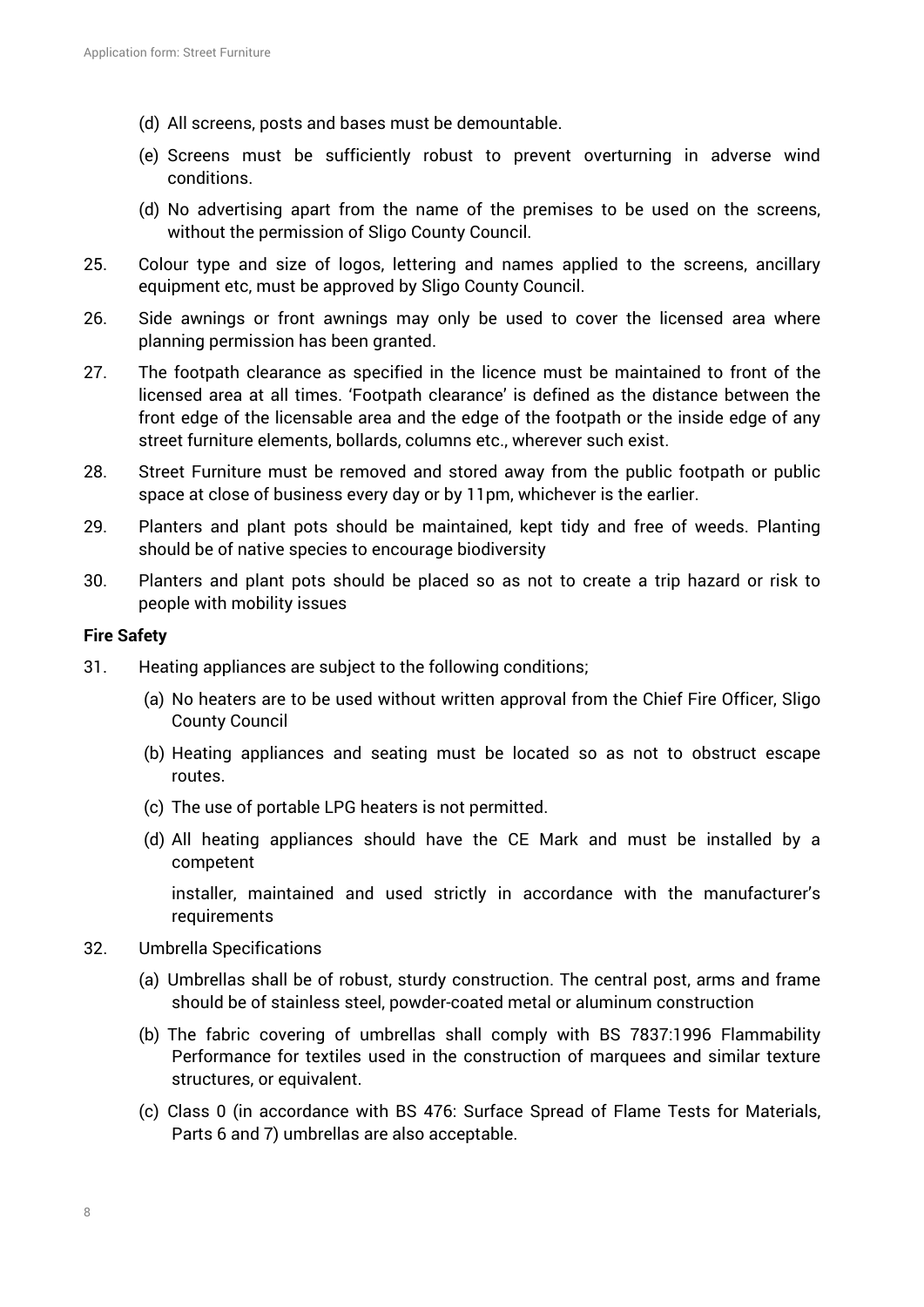- (d) High Level windbreakers/screens shall be manufactured from flame/fire-retardant materials and have a classification of the surface spread of flame of Class 0 in accordance with BS 476: Parts 6 and 7, or equivalent.
- (e) There should be a suitable gap (of at least 500mm) between the top of the screen and the lowest point of the umbrella.
- 33. Tables and chairs should be in accordance with the guidance provided in "Code of Practice for Fire Safety of Furniture and Fittings in Places of Assembly (1989)" updated December 2020. See https://www.gov.ie/en/publication/a546a-code-of-practicefor-firesafety-of-furnishings-and-fittings-in-places-of-assembly-1989/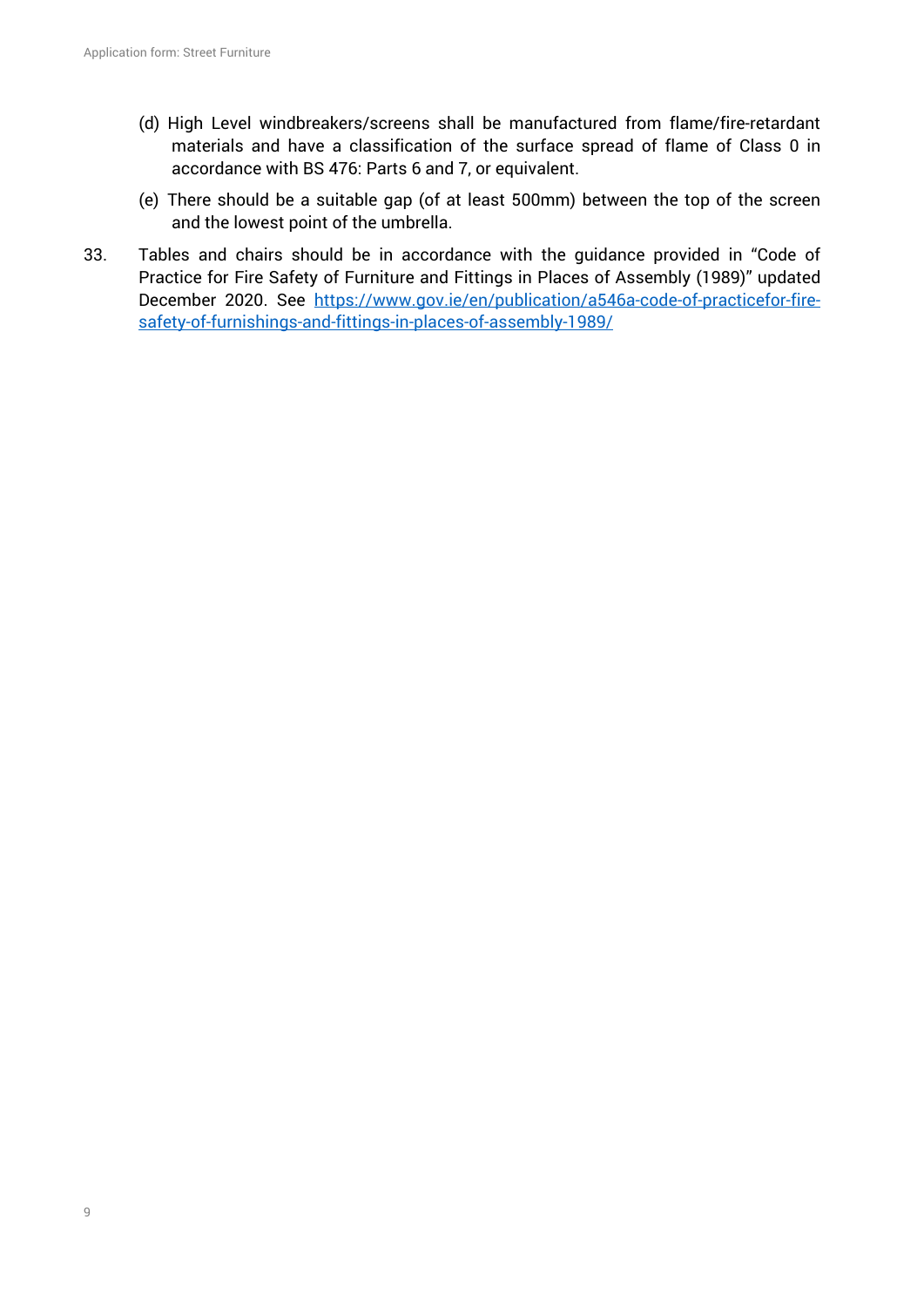| <b>Schedule of fees</b>                                                                                                                                                                                           |                                                |
|-------------------------------------------------------------------------------------------------------------------------------------------------------------------------------------------------------------------|------------------------------------------------|
| Appliance, apparatus or structure                                                                                                                                                                                 | <b>Licence fee</b>                             |
| <b>Part 1 (Annual Fees)</b>                                                                                                                                                                                       |                                                |
| Appliances, apparatus and structures:                                                                                                                                                                             |                                                |
| (a) A vending machine or coin operated machine (not being weighing<br>machine).                                                                                                                                   | €125                                           |
| (b) A town or landscape map for indicating directions or places.                                                                                                                                                  | €25                                            |
| (c) A hoarding, fence or scaffold (not being a hoarding, fence or scaffold<br>bounding a public road).                                                                                                            | €1,250                                         |
| (d) An advertisement structure (other than an advertisement structure<br>specified in paragraph (dd)).                                                                                                            | €630                                           |
| (dd) An advertisement structure (being of a finger post type not exceeding<br>1 metre in length) consisting of a direction sign to indicate tourist<br>accommodation                                              | €50                                            |
| (e) A cable, wire or pipeline (not being a cable for conducting electricity<br>for domestic or agricultural purposes or a drain or water pipe).                                                                   | $E25$ per 100 metres length or<br>part thereof |
| A telephone kiosk or pedestal<br>(f)                                                                                                                                                                              | €630                                           |
| (g) A case, rack, shelf or other appliance, apparatus or structure for<br>displaying articles, whether or not for the purpose of advertisement or<br>sale in or in connection with any adjacent business premises | €125                                           |
| (h) Tables and chairs outside a hotel, restaurant, public house or other<br>establishment where food is sold for consumption on the premises                                                                      | $£125$ per table                               |
| An advertisement consisting of any text, symbol, emblem, model.<br>(i)<br>Device or logo                                                                                                                          | €630                                           |
| An advertisement structure (being of a fingerpost type not exceeding<br>(j)<br>1 metre in length) consisting of a direction sign to indicate tourist<br>accommodation                                             | €50                                            |
| (k) A pipe or an appliance with a pipe attachment for dispensing air or<br>water, not being a pipe or appliance attached to a petrol or oil pump                                                                  | €25                                            |
| A weighing machine<br>(1)                                                                                                                                                                                         | €63                                            |
| (m) A bring facility                                                                                                                                                                                              | €25                                            |
| Part 2                                                                                                                                                                                                            |                                                |
| (a) A cabinet used as part of a wired broadcast relay system by a person<br>licensed under the Wireless Telegraphy (Wired Broadcast Relay<br>Licence) regulations, 1974                                           | €125                                           |
| (b) A lamp-post                                                                                                                                                                                                   | €25                                            |